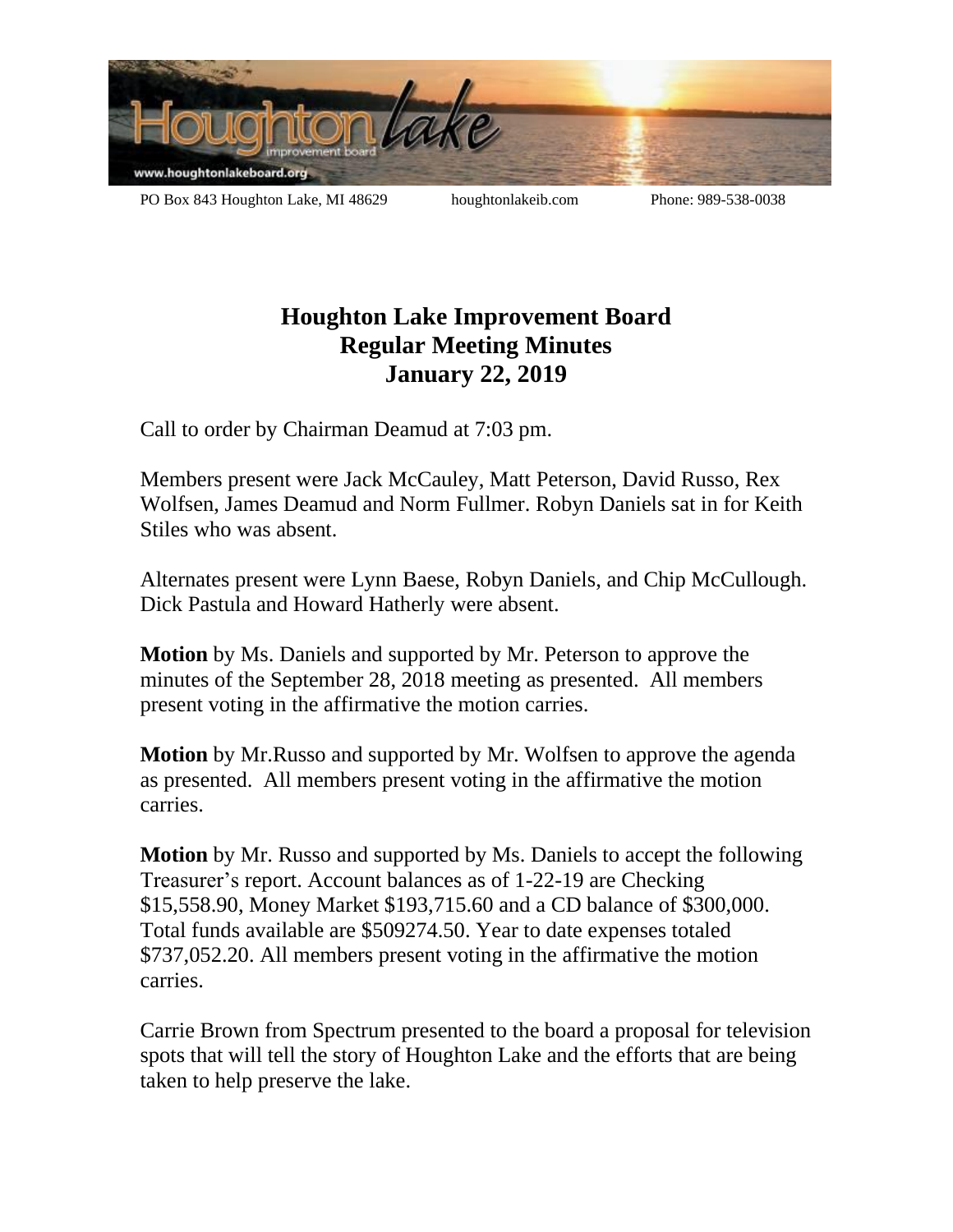**Motion** by Mr. Russo and supported by Mr. Wolfsen to accept the Spectrum proposal in the amount of \$7950.00. A total of 2390 spots will be run between 4-19-19 and 9-22-19 Monday thru Sunday between the hours of 5am and 12 midnights on eight networks. Those members voting in favor of the motion were Mr. McCauley, Ms. Daniels, Mr. Peterson, Mr. Russo, Mr. Wolfsen and Mr. Fullmer. Chairman Deamud passed. The motion carries.

Craig Cotterman and Pat Inman representing the Houghton Lake Lake Association presented to the board a four page document outlining the results of the 2018 boat wash project. The HLIB had contributed \$10,000 to support the project in April of 2018. The report states that \$5,297.17 was used and that a balance of \$4702.83 remains. The board requested that the HLLA prepare two proposals, one each for one boat wash and one for a second boat wash in 2019.

**RLS-**Dr. Jennifer Jones and Mike Solomon reviewed the 2018 Annual Report and the 2018 treatment results. Ten four foot cores were sampled and tested with most showing copper sulfate sediment in the upper strata of the sediment. Matt Peterson inquired about re-establishing wild rice in the lake. After discussion he requested that RLS contact Dr. Scott Herron asking for an estimated cost for a project that would replant rice in the Muddy Bay area. Other areas were identified as possible locations for rice but the consensus was to begin in just one of the areas.

Also discussed was the opportunity to incorporate the Spectrum proposal to support other activities. Chairman Deamud suggested telling a story regarding HLIB and HLLA efforts throughout the summer. Topics that were suggested included invasive species alerts, boat wash information, and spots with grandparent and grandchild discussing the preservation of the lake for generations to come. Dr. Jones said she would begin working on scripts.

A committee was formed to compose a set of by-laws for the Houghton Lake Improvement board. Mr. Daniels and Mr. Russo volunteered for the assignment. In addition Mr. Russo and Mr. Fullmer will prepare a budget proposal for the April 23, 2019 regular meeting.